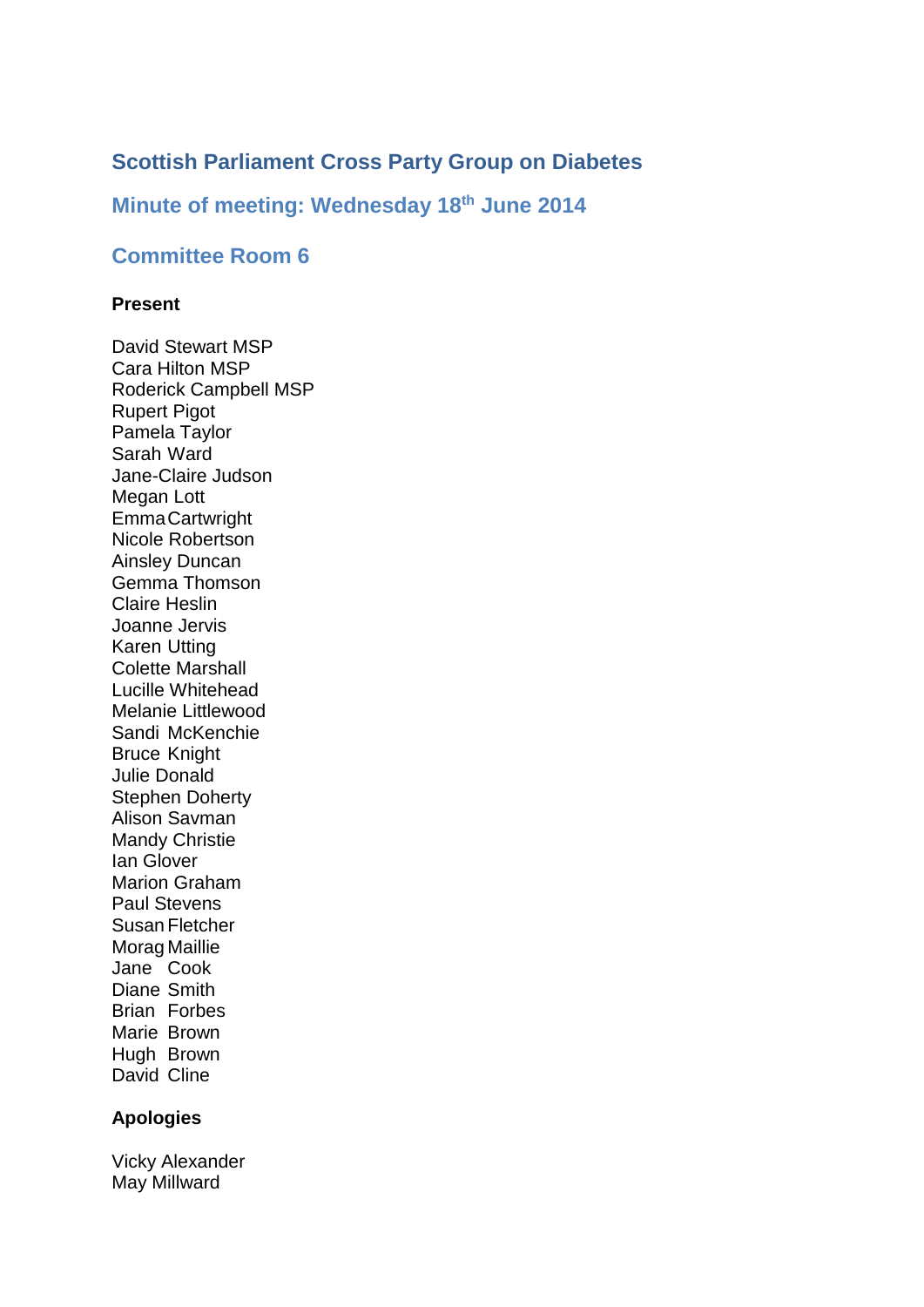Marylin Boland Ken MacIntosh MSP Alistair Brookes Bob McQueen Michael Mahoney Gerry Tosh Jenny Fairbairn David Coates Collette Foord Clare Adamson MSP Enid Barker Kirsty MacLennan Sir Michael Hirst Kenneth Gibson MSP

## **1. Welcome**

David Stewart welcomed everyone to the meeting. DS apologised for Nanette Milne absence due to medical reasons

## **2. Minutes of Last Meeting**

Minutes from the meeting 25 Febrauary. Presented and agreed

### **3. Presentation**

Professor John McKnight, chair of the Scottish Diabetes Group

Presentation "Diabetes in Scotland"

DS Thanked JM for his presentation. DS said that he was examining the possibility of a Member's bill to help prevent Type 2 diabetes, looking at methods of controlling sugar in diet through regulation foods.

JM added that this is a Public Health issue and that there are other factors at play. For instance we must look at other things like fat content. If you remove sugar from drink and people have a bar, it is just transferring a problem.

DS welcomed the increase in the use of insulin pumps. However he pointed out that there are problems in his constituency in the Highlands where some people do not agree with the science. What work has been done to help health boards to meet their targets?

JM has been involved with helping health boards to understand what pumps can do for people with diabetes. An example is in one health board which had previously not seen a great uptake of insulin pumps, the lead clinician met with 3 people who had pumps and seen the benefit it brought to their lives. This feedback is what makes it work and the funding for making it available.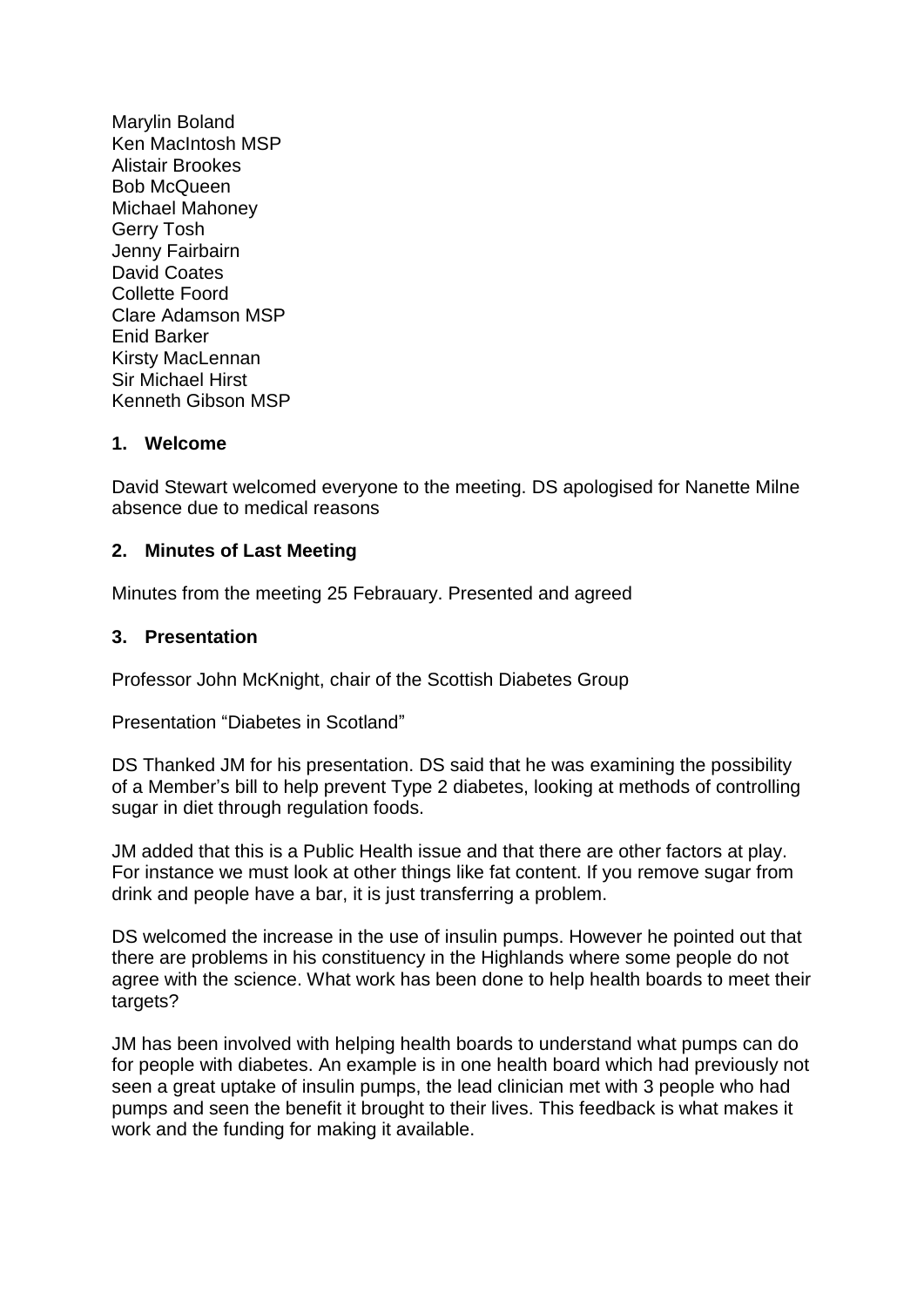Mandy Christie (MC) asked: How does the Scottish Government plan to tackle the growing number of people at serious risk of diabetes in Scotland?

A Diabetes UK Roadshow in Dundee last week carried out 250 Risk Assessments over 2 days. 139 people (56%) were found to be at a moderate or high risk of developing diabetes and were asked to contact their GP Practice.

JM: We have to approach this very carefully, for instance in Finland there has been a very successful government led campaign to encourage a change of lifestyle and be healthier. I am not sure how we get that to happen here. There are a number of factors: for instance it is a "Public Health" issue, it is also the responsibility of individuals and finally a need for political leadership.

MC: Obesity is closely linked with Type 2 diabetes. 90% (approximately) of people with diabetes are Type 2. How can the Scottish Government support people to lose weight and maintain that loss?

JM: There is the need for the right education, we can give advice but how do you increase exercise, change the food that is available? There is no simple answer, however there is a need for the individual to take responsibility. There is the work of Professor Lean and the low calorie diet, can we talk people into losing weight? This is a public health issue.

DS: I wanted to ask about the use of statins and find out what is your view?

JM: Well I find this easy to answer; if 20% of people with diabetes are at risk of a cardiovascular event they should be on statins. It reduces cardiovascular risk by 25- 30%. The case must be made on a population basis. Statin therapy has dramatically reduced people risk.

Julie Donald (JD): Could there be more funding for medical detection dogs for children and adults who lives can be completely transformed with a diabetic alert dog. We recently had a meeting and our guest was from the charity Medical Detection dogs. There is currently only one dog allocated to a brittle type 1 patient in Scotland. The main training centre is in Milton Keynes.

I feel there should be more focus on this charity as these dogs can transform and give people back their lives.

JM: Dogs are an interesting issue, however it is up to the charities to provide this service. However another method to help would be Continuous Glucose Monitoring (CGM).

JD: Is CGM far off and does it make the quality of life better?

JM: We are actively pushing for development on this and its inclusion in the refresh of the Action Plan.

Kirsty MacLennan (submitted via email): In view of the fact that there is a clear established link between psychological factors and the ability of people with diabetes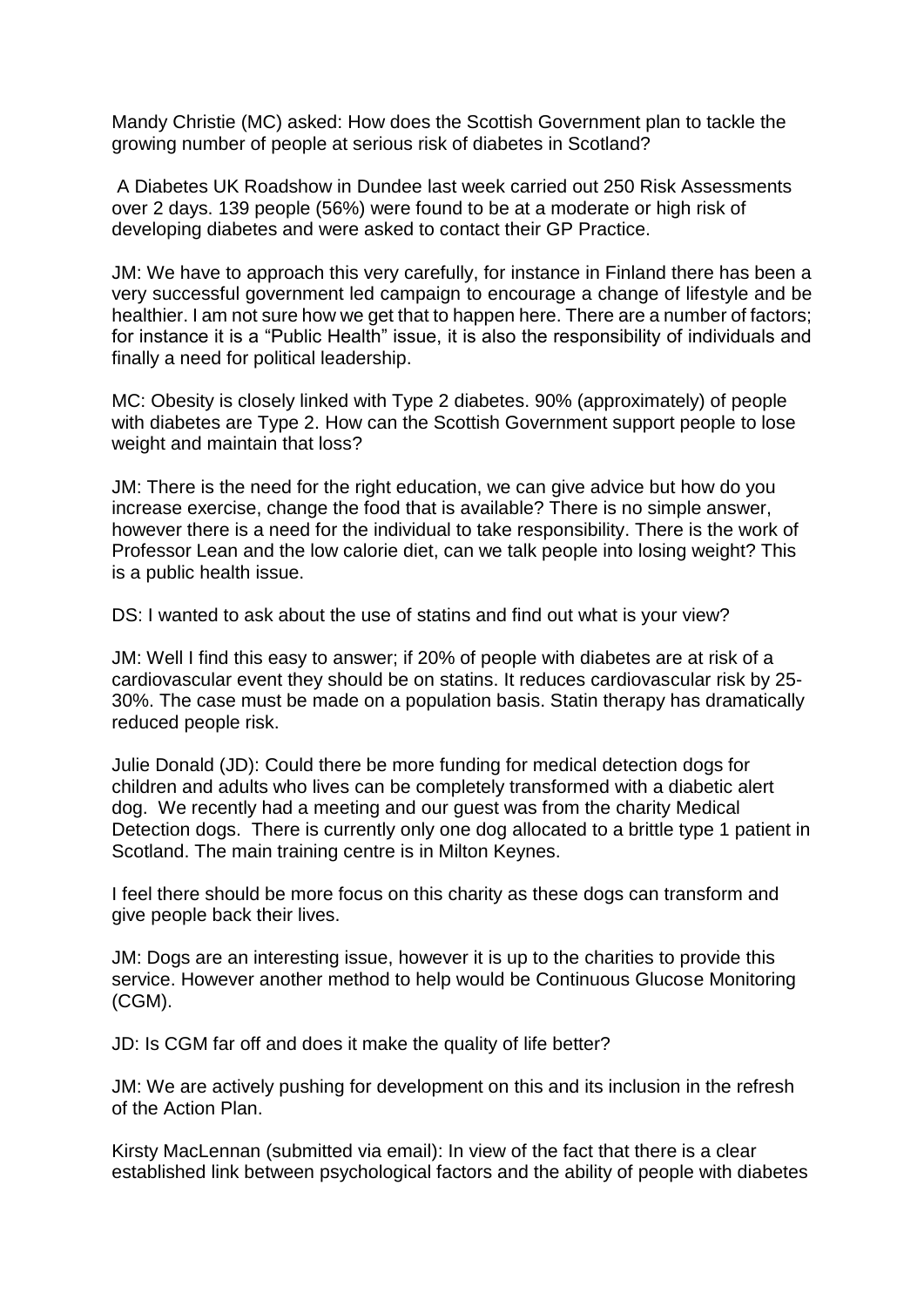to effectively self-manage their condition, can Professor McKnight please let us know if he has any plans to increase the amount of permanently funded psychology time to adult diabetes services?

JM: Clinical psychology is useful and important for supporting people with diabetes, however I do not hold the budgets for the health boards. I have been in touch with a psychologist and will take into consideration their thoughts for the refresh.

Sandi McKenchie (SM): Why are we not providing cheaper services other than psychologists?

JM: How you decide on priorities is a tough call for instance insulin pumps are not expensive for their benefit. It's about how to enable this to happen locally.

Ainsley Duncan (AD): In school education children are not being taught about food. Children should know about fruit. It is important to know how to cook. Type 2 is about eating habits and eating healthily. Teaching children about food from a young age can really address this issue.

JM: A lot of this is associated with deprivation and is linked with people's upbringing. This is a tough issue and goes back to public health.

Brian Forbes (BF): Type 1 details and targets (as mentioned in the presentation), are there similar plans to look at data worldwide on Type 2?

JM: Sweden and Norway have similar data but beyond this there is not much for a comparison. We are trying to get the original data published.

DS: If Type 2 is being described as a diabetes epidemic with all the hard work that is being put forward to address this what do you feel is the biggest priority for Type 1?

JM: We are linking Type 2 diabetes to being overweight but there is a strong genetic link which must be bore in mind for instance not all overweight people have diabetes.

For Type 1 the aim is to try and get HbA1c reduced through methods of engaging services as 18 – 26 year olds are challenging.

Paul Stevens (PS): How do we get industry to partner in this?

JM: There has been some good work done with the Scottish Diabetes Industry Group on education, Steve Birnie is leading the Paediatric Group, again it is a challenge.

Jane-Claire Judson (JCJ): Psycho-social is the Cinderella of the NHS. Scottish Government and Diabetes Scotland are looking at the House of Care to address this. It is good to talk to a clinician, Pid Pad was an example of the prevention of complications. The data was really positive and gives us the tools to address this, we need to not be talking about targets but how people feel. Services need to be redesigned and think of someone as a person.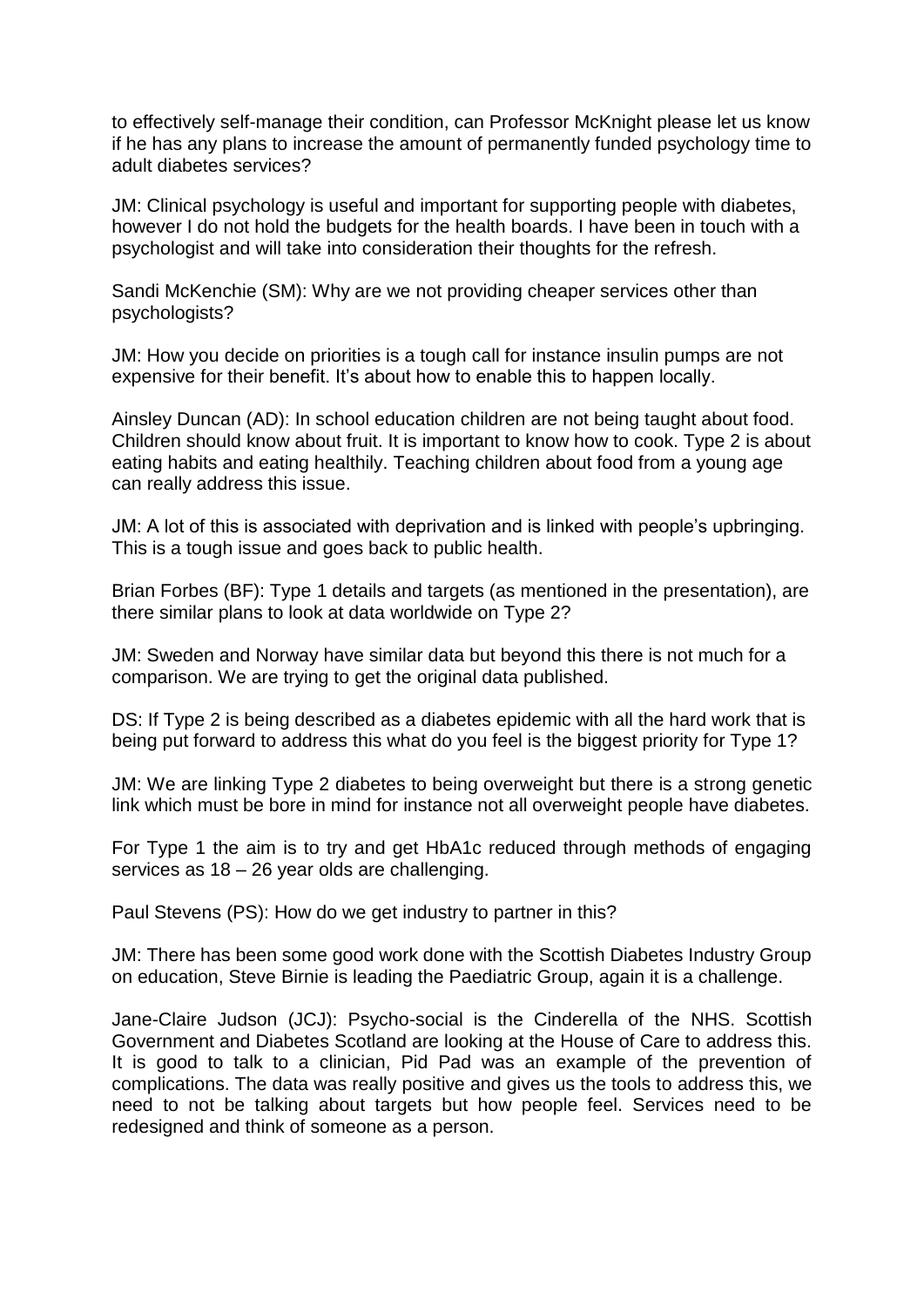Food, kids and education. The wider environment affects kids for instance people's weight is increasing with people with Type 1 following the general population. However we sometimes do not acknowledge how clever kids are. Like kids learning how to cook cous cous in school, the main problem is down to leadership, the journey is from before diagnosis. Inpatient care is something we still need to improve, however I am hopeful that the refreshed Action Plan will improve this.

DS: Are there any plans for screening people that are at high risk of Type 2 diabetes? For instance if you are overweight and over 45. I understand that we look to the guidance from the UK Screening Council but there would be thousands of people coming to see their GPs which if they could be identified before diagnosis then it could lead to avoiding complications and cost later.

JM: I am not expert on the cost effectiveness of screening. There is screening on diabetic retinopathy that has borne results but this is a matter for public health, who will look at this.

The UK perspective study examined this. The delay in diagnosis with people who already have early onset retinopathy was examined and has been improving in Scotland since screening was introduced. As to the amount of people undiagnosed in Scotland, 50,000 I am looking to update this figure but in the case of people diagnosed we are seeing fewer people with complications which indicates that we are diagnosing earlier.

Emma Cartwright (EC): In Tayside on the subject of transition for 18- 25 year olds. The problem is that nothing is the same on transition services, there is no unified system. What can the lead clinician do?

JM: It is a major difference in the type of service, there are more people with Type 2 after 18. There has been work and it was shared on harmonisation of the 14 – 18 year olds services. However when many people become 18 they move to university or to get a job. So whatever happens here there will be a change in services and a need to establish new relationships with health care providers. We are looking at what to do about this for the Action Plan refresh.

EC: Could this all be on the same train ie develop the paediatric service to go to the age of 25?

JM: There is an aspect here of training patients on how to interact with the health service.

Megan Lott (ML): Training people to speak for themselves? There must be training for health care professionals to enable them to speak to patients.

JM: Consulting is a two way process, talking and establishing a relationship with the patient is vital. Engaging with them such as when I was seeing a young girl and talking about her dog. It was trying to get a bit of chat going to engage the patient.

ML: What if you are diagnosed with Type 1 later in life, what are we to do to ensure that service needs are met?